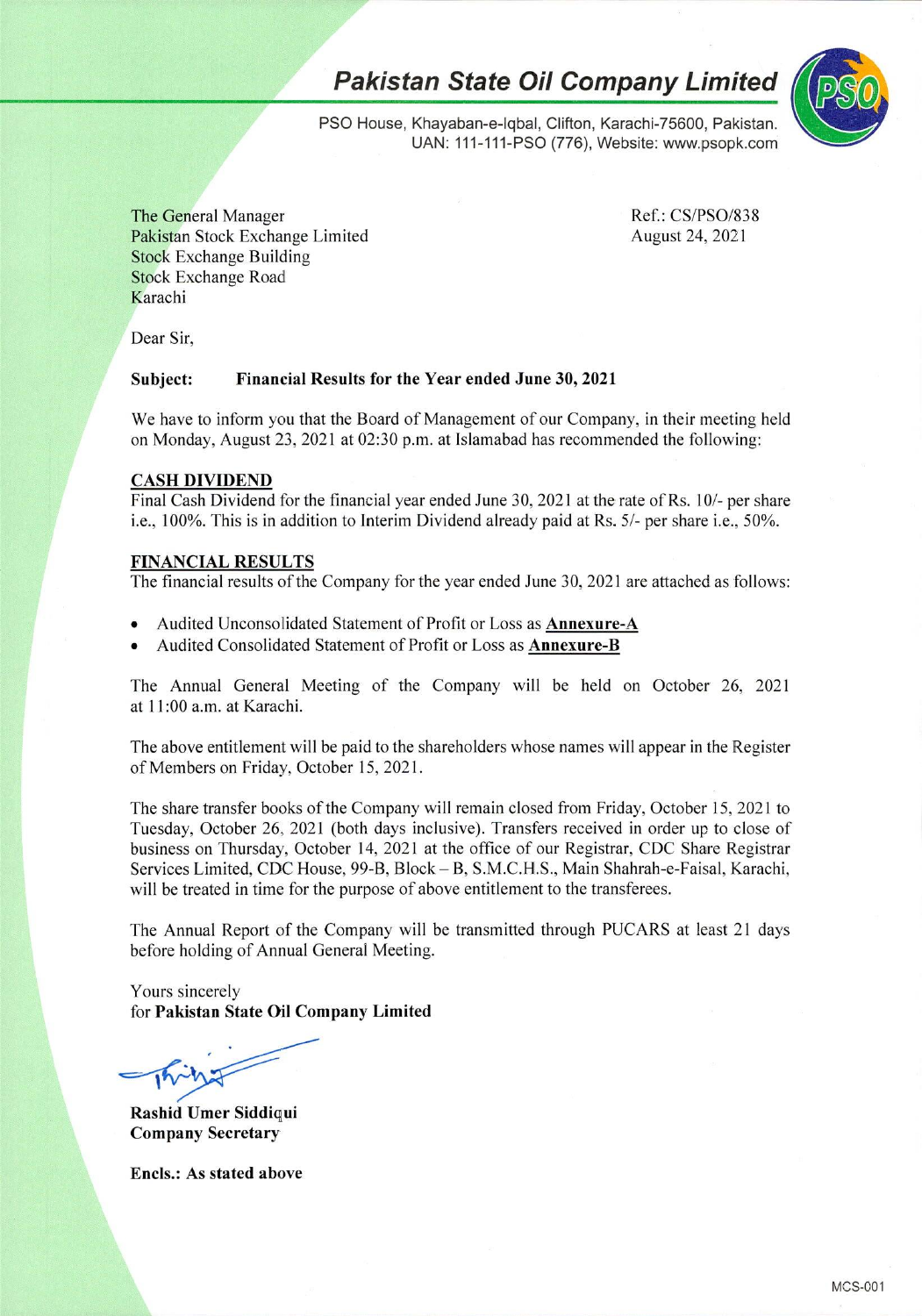$ANNEXURE - A$ 

# Pakistan State Oii Company Limited

### Unconsolidated Statement of Profit or Loss

*For the year ended June 30, 2021*

|                                                      |               | 2021                        | 2020            |
|------------------------------------------------------|---------------|-----------------------------|-----------------|
|                                                      | Note          | ----- (Rupees in '000) ---- |                 |
| Net sales                                            | 29            | 1,204,247,375               | 1,108,357,723   |
| Cost of products sold                                | 30            | (1, 149, 638, 324)          | (1,096,130,521) |
| Gross profit                                         |               | 54,609,051                  | 12,227,202      |
| Other income                                         | 31            | 18,826,346                  | 10,210,206      |
| Operating costs                                      |               |                             |                 |
| Distribution and marketing expenses                  | 32            | (11, 832, 756)              | (11, 489, 637)  |
| Administrative expenses                              | 33            | (3,057,379)                 | (3, 148, 037)   |
| (Provision) / reversal of provision of impairment on |               |                             |                 |
| financial assets-net                                 | 13.3 & 16.6.1 | (898, 265)                  | 169,215         |
| Other expenses                                       | 34            | (3,930,252)                 | (220, 046)      |
|                                                      |               | (19, 718, 652)              | (14,688,505)    |
| Profit from operations                               |               | 53,716,745                  | 7,748,903       |
| Finance costs                                        | 35            | (10, 242, 350)              | (13, 427, 312)  |
| Share of profit of associates - net of tax           | 7.5.1         | 581,317                     | 544,390         |
| Profit / (loss) before taxation                      |               | 44,055,712                  | (5, 134, 019)   |
| Taxation                                             | 36            | (14, 916, 507)              | (1, 331, 533)   |
| Profit / (loss) for the year                         |               | 29, 139, 205                | (6, 465, 552)   |
|                                                      |               | -- (Rupees) -----           |                 |
| Earnings / (loss) per share - basic and diluted      | 37            | 62.07                       | (13.77)         |

Certified True Copy **For Pakistan State Oil Company Limited** 

**Rashid Umer Siddiqui** Company Secretary